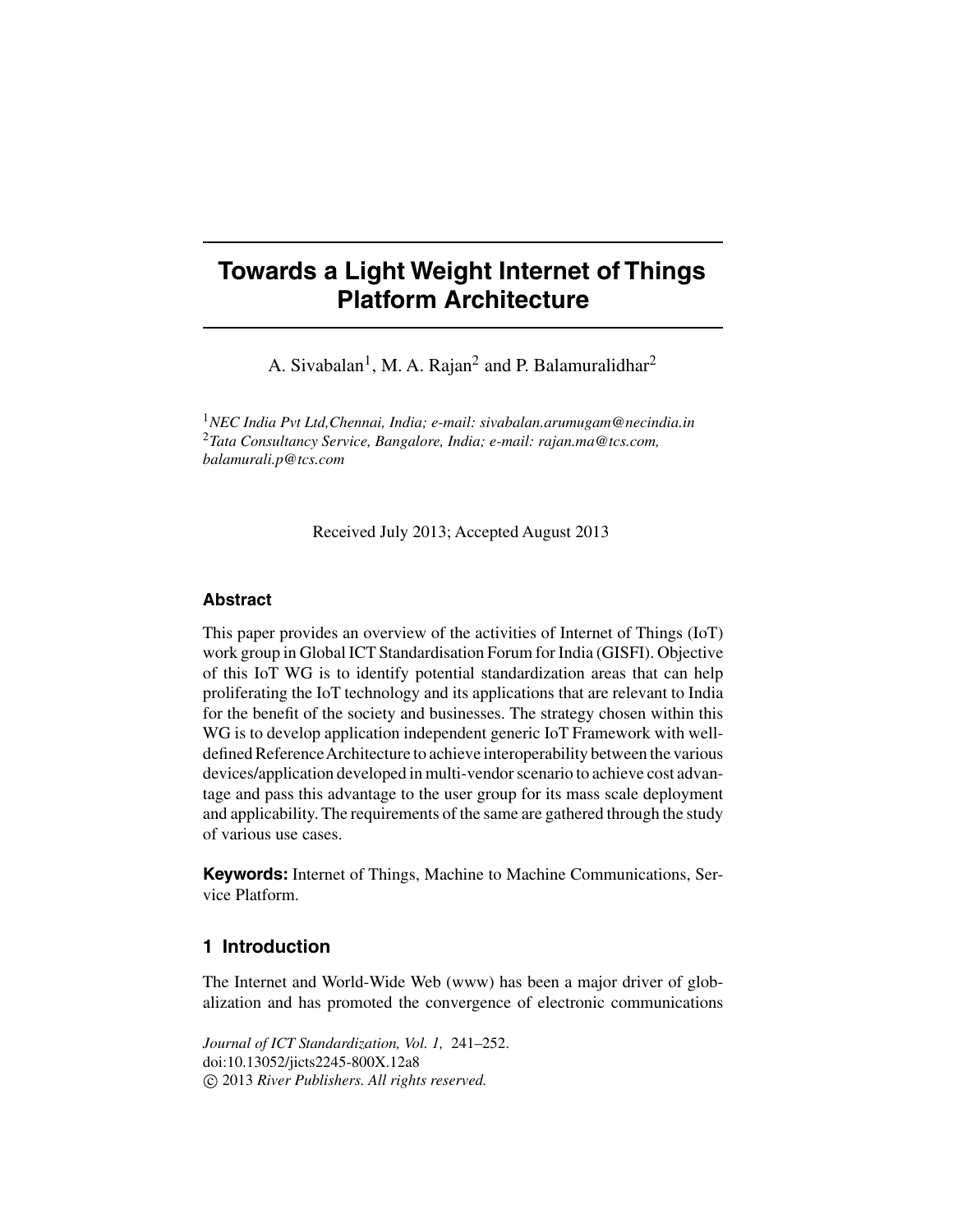and media services. Internet is continuing to become more pervasive, with the advent of low cost wireless broadband connectivity, by connecting to new embedded devices and handhelds. Further this evolution will continue to emerge as an "Internet of Things (IoT)" where the web will provide a medium for physical world objects to take part in interaction. This way the digital information technology can integrate the physical world to the online world to provide a common interaction platform.

IoT can be viewed as a global infrastructure for the information society, by interconnecting (physical and virtual) things based on, interoperable information and communication technologies towards providing advanced information services. Efficient exploitation of identification, data capture, processing and communication capabilities are integral requirements of IoT.

IoT is an integrated part of the future Internet that could be defined as a dynamic global network infrastructure with self-configuring capabilities linking physical and virtual objects through the exploitation of data capture and standard and inter-operable communication protocols.

This infrastructure includes existing and evolving Internet and will offer specific object-identification and addressing, sensor and connection capability as the basis for the development of independent and/or federated services and applications.

IoT promises to bring smart devices everywhere, from the fridge in your home, to sensors in your car; even in your body. Those applications offer significant benefits: helping users save energy, enhance comfort, get better healthcare and increased independence: in short meaning happier, healthier lives. But they also collect huge amounts of data, raising privacy and identity issues. For IoT to take off people need to feel a degree of comfort and control, and business need stability and predictability to invest. Therefore the issue of ethics and understanding needs, concerns and desires of people and businesses is so important.

These will be characterized by a high degree of autonomous data capture, context and event detection and transfer, network connectivity and interoperability at the protocol and semantic level with the provision of handling security and privacy concerns of the users and the data being communicated.

This paper presents the context and summary of activities in the IoTWG of GISFI highlighting some of the key contributions towards conceptualizing a light-weight service platform architecture. Section 2, discuss the background and scope of IoTWG activities. Section 3, summarizes major achievements of the IoT WG so far. Detailed discussion on GISFI IoT Baseline Light weight Architecture is presented in section 4. This is followed by a summary of a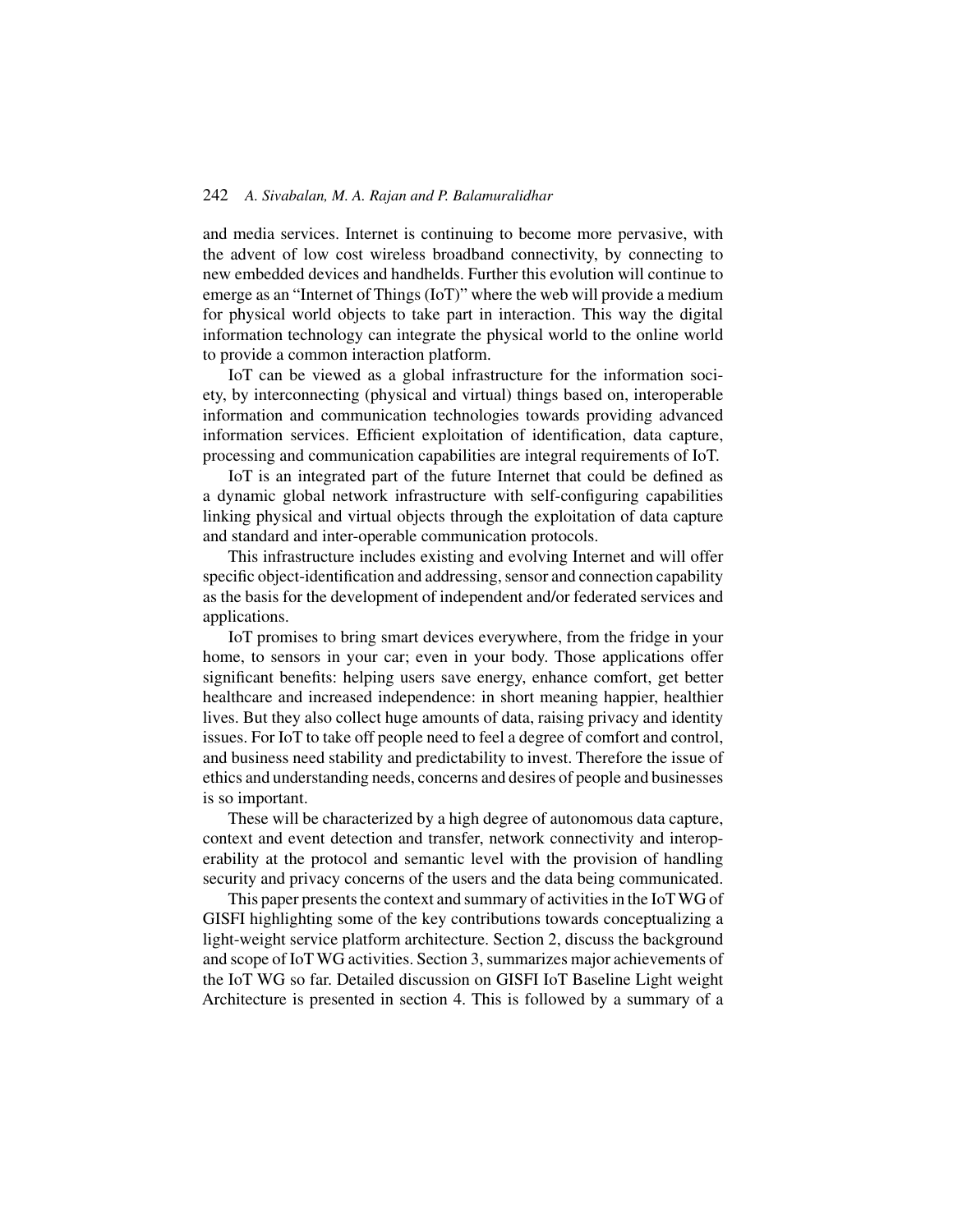proposal for IoT Security in section 5. Last section briefly outline the planned scheme of future activities of the IoT WG.

# **2 Background and Scope**

## **2.1 Background Information**

As one of the fastest growth market for cellular technologies, India hasdemonstrated its appetite for technologies to revolutionize the life across all its diversity. The value, impact on daily life, and competition has helped the cell phone to reach the masses across all strata of the society.Urbanization of India is happening at a rapid pace. Migration from rural places to cities is ever increasing. One way to address this is to enhance the opportunities at villages to reduce the overburdening of the cities. Experience shows that this is not that easy. We need scalable architectures and funding models for building the city infrastructures to handle large populations.

#### **Need and Challenges of IoT in India**

There is a requirement for efficient systems for transportation, utilities, healthcare, safety & security, education, environment, governance and entertainment.Deployment of advanced ICT technologies would be affordable and cost effective considering the improved quality of life of citizens and enhanced GDP growth from the resultant productivity improvements.

A large percentage of Indian population is in rural are as and there is a constant drive for addressing those sections of the society. Majority of themanpower is spent on agriculture and farming. Many cases they are resourceconstrained in terms of water, energy, fertilizers, and market opportunities.

Systems for monitoring and improving the efficiency of resource utilizationwill be highly beneficial. Health care is another area of attention here where remote monitoring can enable the skilled doctors in cities to extend their services to villages.

There are many challenges for successful adoption of IoT in India.

**Scalability:**As the size of the systems tends to be large in size, the solutions should be scalable. Also many times the deployments happen in stages and the architecture should be able to scale-up incrementallywithout taking too much overhead.

**Affordability of products and services:** Affordability is one of the major aspect for success. It may not be low cost always, but the right cost for a specified target group with a clear business case or cost benefit. Standardized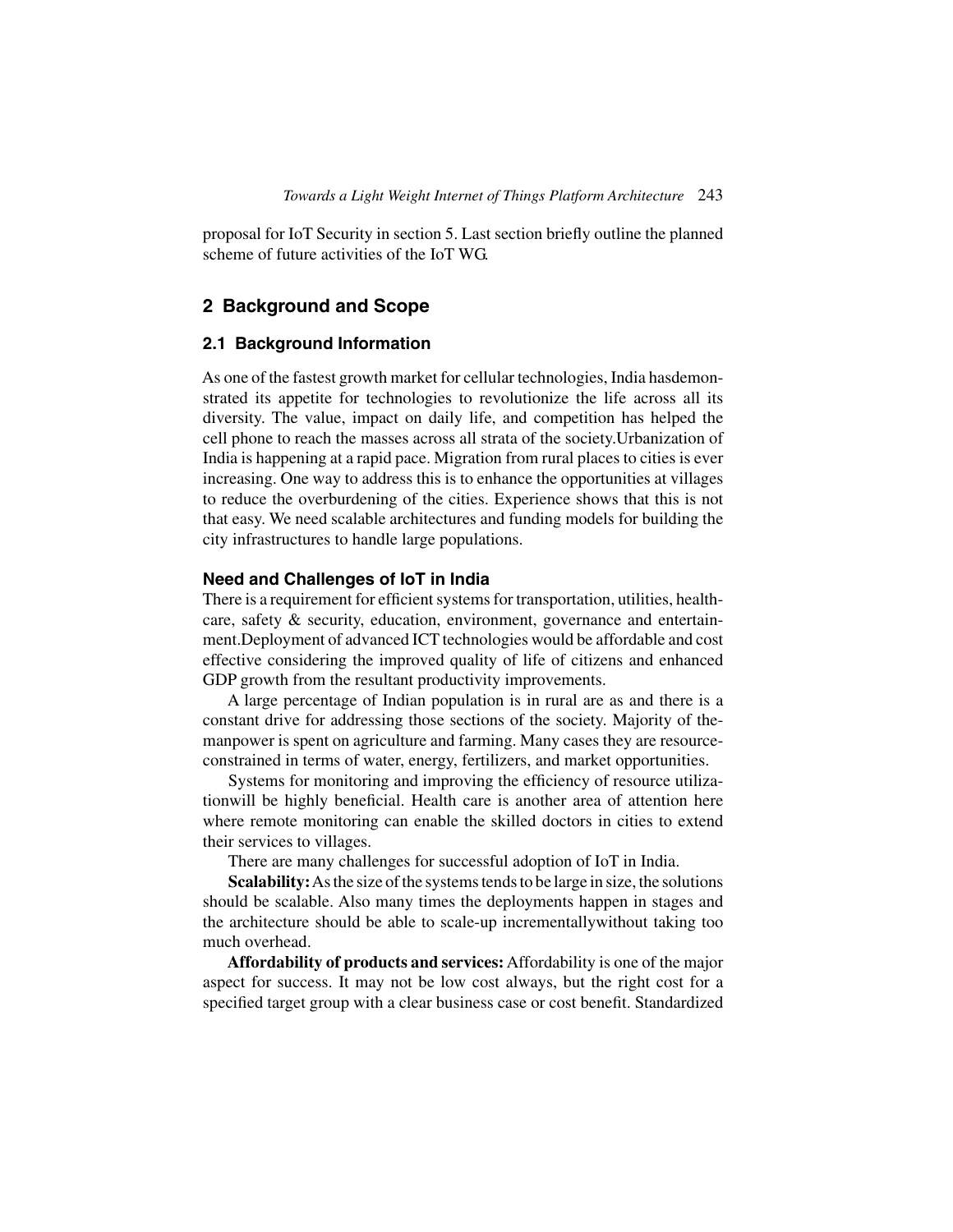platforms, tools and manufacturing processes can bring thecost down with increased volumes.

**Integration with Legacy systems:** Since there are no widely deployed IoT applications, there may not be any major challenge with legacytechnologies in that space. However there may be legacy devices andsystems which are not amenable for new standardization and need to coexist.

**Robustness:**While there is a pressure for low cost, there is a strong demand for robustness and reliability of products and services. One of the approaches for addressing this is to build upgradable/disposable systemswhich take care of current requirements and strip of the low priority features to reduce cost. A Robust solution will get a buy-in even if it isless sophisticated.

**Social and Cultural Sensitivity:** Social response to an IoT application has many aspects. It can have cultural, linguistic, geographic, political dependencies for the acceptance. Help of awareness and regulations areto be explored for the success of large scale social applications

Over the last three years, the IoT WG along with stakeholders has put forth significant efforts to carry out detailed study of the IoT/ Machine to Machine (M2M) standards landscape,regulations and Indian needs on IoT. Major participating industrial organizations in this work group include Tata Consultancy Services (TCS),NEC, Ericsson, Cisco, I2TB-SPPL, Wirefreecom, ILS Technologies andOPC Foundation. TCS holds the current chair of the workgroup and Ericsson is the Vice Chair. There have been more than thirteen WG meetings till date [13].

## **2.2 Scope and Objectives**

Objective of this IoTWG is to identify potential standardization areas that can help prolife rating the IoT technology and its applications that are relevant to India for the benefit of the society and businesses.

The strategy chosen within IoT Working Group of GISFI is to develop application independent Generic IoT Framework with well-defined Reference Architecture to achieve interoperability between the various devices/ application developed in multi-vendor scenario to achieve cost advantageand pass this advantage to the user group for its mass scale deployment and applicability.

The examples of such IoT applications include: fleet management, smart metering, home automation, e-health, e-agriculture, smart cities, smart manufacturing,environment and natural resources management etc.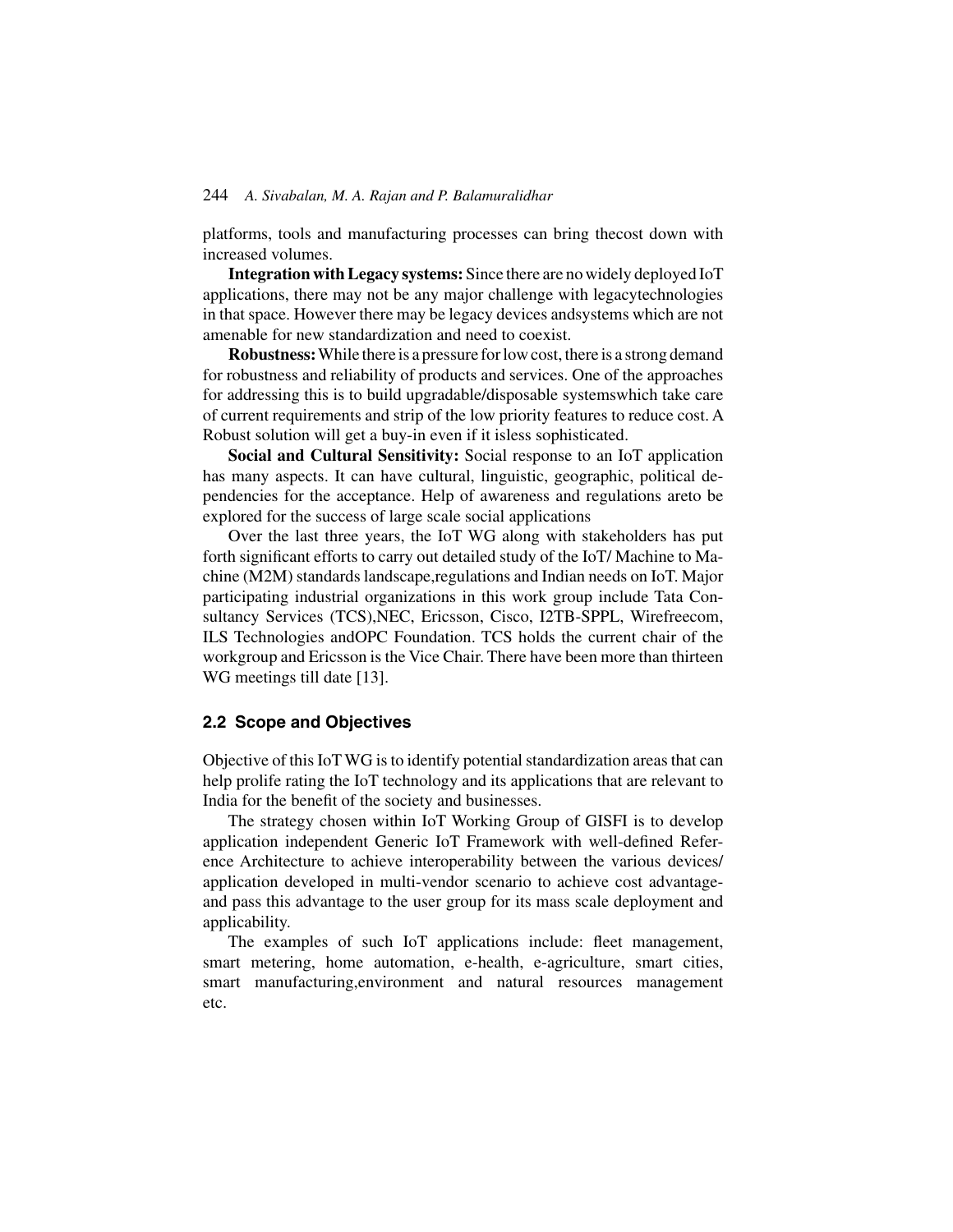# **3 IoT WG Achievements**

Achievements of IoT WG so far are in the following aspects:

- Study of the requirements of IoT for use cases that are relevant to India.These studies resulted into a number of technical reports.
- Reference Architecture for IoT for organizing and synergizing variousstandardization requirements of IoT.
- A light weight security scheme for IoT applications

#### **3.1 Use case scenarios presented**

There are several use case scenarios presented in workgroup that motivates the requirement of a common standard across multiple application domains,with relevance to India. These use cases were submitted by different participants and some of the major ones are:

- (i) Agriculture monitoring [1]
- (ii) mHealth [7,11], Connected Health Care [3,4]
- (iii) Landslide detection [6]
- (iv) Food Supply Chain Management [8]
- (v) Security,Surveillance [9]
- (vi) Smart metering and control [10]
- (vii) Smart Cities [12]

# **4 GISFI IoT Baseline Light weight Architecture**

In this section, we present more details on a reference architecture for IoT which discusses a functional architecture of the IoT stack [2]. The scope of the architecture is from sensors/devices to applications. The IoT stack is expected to capture the heterogeneity of devices and communication protocolsat the lower layer and to provide uniform interfaces to the upper layers.

Objectives of formulating reference architecture are multi-fold and are explained as follows:

- It identifies major reference points / interface points which can be considered for standardization to encourage interoperability of products andservices from multiple stake holders.
- It helps in explaining various IoT use case scenarios and gathering respective requirements of these interfaces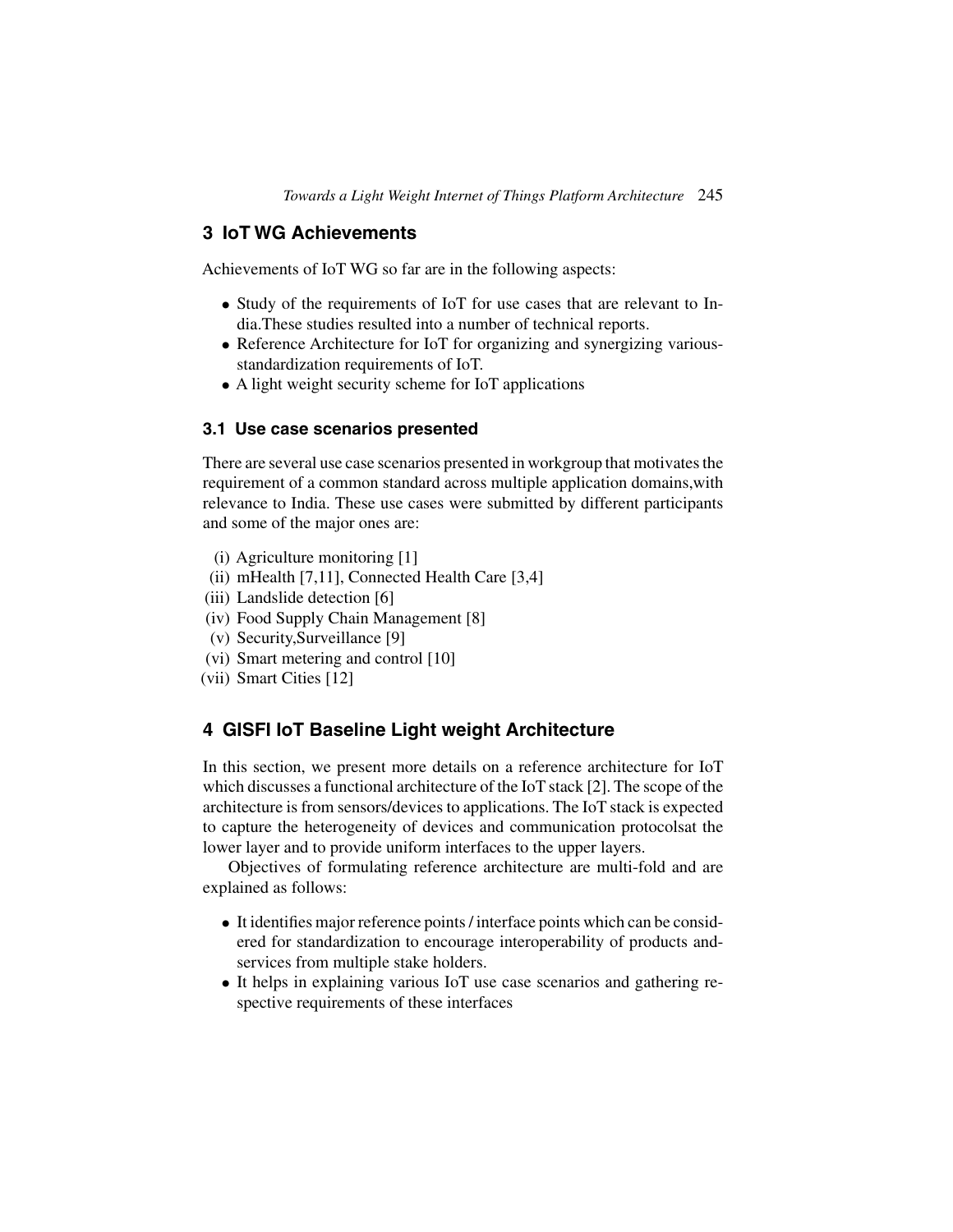• Developing consistency in information exchange and contributions frommultiple participants of this standards development effort

## **4.1 Requirements**

The reference architecture should be able to identify key architectural components and interfaces so that multiple stake holders providing products and there are several legacy devices, technologies and standards existing at thelower layer of TCP/IP layering in the immediate vicinity of objects and devices. The architecture should support them optimally.

In addition to the above requirements, some of the India specific requirements that need to be considered are discussed below.

India has a huge population with diversity in terms of geography, culture and other socio-economic factors. The architecture should support the IoT services that can scale, at the same time support multiple levels of sophistication in terms of technologies and devices coexisting.Even within a single application domain such diversity needs are to be supported.

The nationwide coverage of candidate networks for IoT Core connectivityis not uniform, rather patchy. This unreliability in communication needs to be taken into account and suitable measures for robustness of IoT connectivity needs to be incorporated. Moreover the large numberof IoT devices can lead to unexpected peak requirements and that may bring down the network due to congestion and limited capacity.This requires advanced management techniques for the IoT network and services.

Affordability of IoT services is an important aspect where low cost technologies should form the part of the baseline services. In certain large scaleapplications, massive deployment of sensing devices may not be feasible dueto cost considerations.

In consideration with such scenarios a human enabled sensing mechanism is included in this scope where a device such as mobile phone carried by a person is used for communication with objects/persons and integrate with the IoT services. Further the architecture should enable thereduction of cost of intellectual properties and encourage IPR development and competition in the country towards better control of affordable services.

## **4.2 IoT Architecture**

The scope of the reference architecture discussed here (refer Fig. 1) includes the entire cycle of IoT applications, from sensing to application services [2].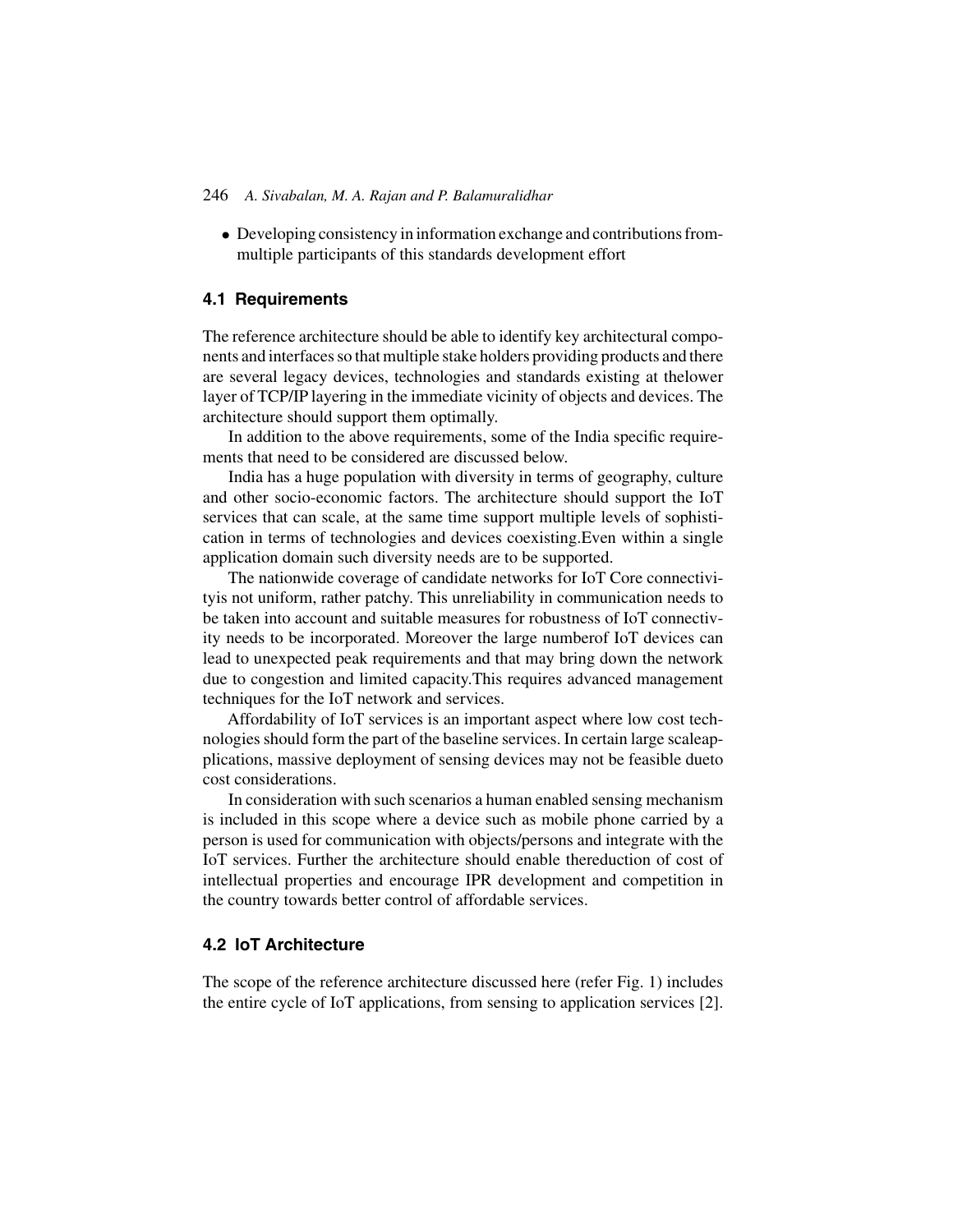



Figure 1 IoT reference architecture.

It is partitioned into three layers namely Device layer, Gateway layer, and Service Platform layer. This paper also discusses issues involving IoT core network asfollows.

**IoT Device Layer:** IoT devices are included in this layer. This layer consists of individual sensors, network enabled objects and capillary networks consisting of datasources that are near to the physical environment. It includes heterogeneous devices (including sensors and actuators) supporting diverse communication standards such as Zigbee, ZWave, ANTS and Wi-Fi, etc.

**IoT Gateway Layer:** This layer consists of IoT gateways. The substantial heterogeneity of devices and technologies hosted by the device layer is abstracted using gateways that can provide a more uniform interface to IoT service platform layer. It is also possible that a capable device can implement both IoT device andgateway layer/functionality into a single physical entity and connects to the IoT service platform layer through the core network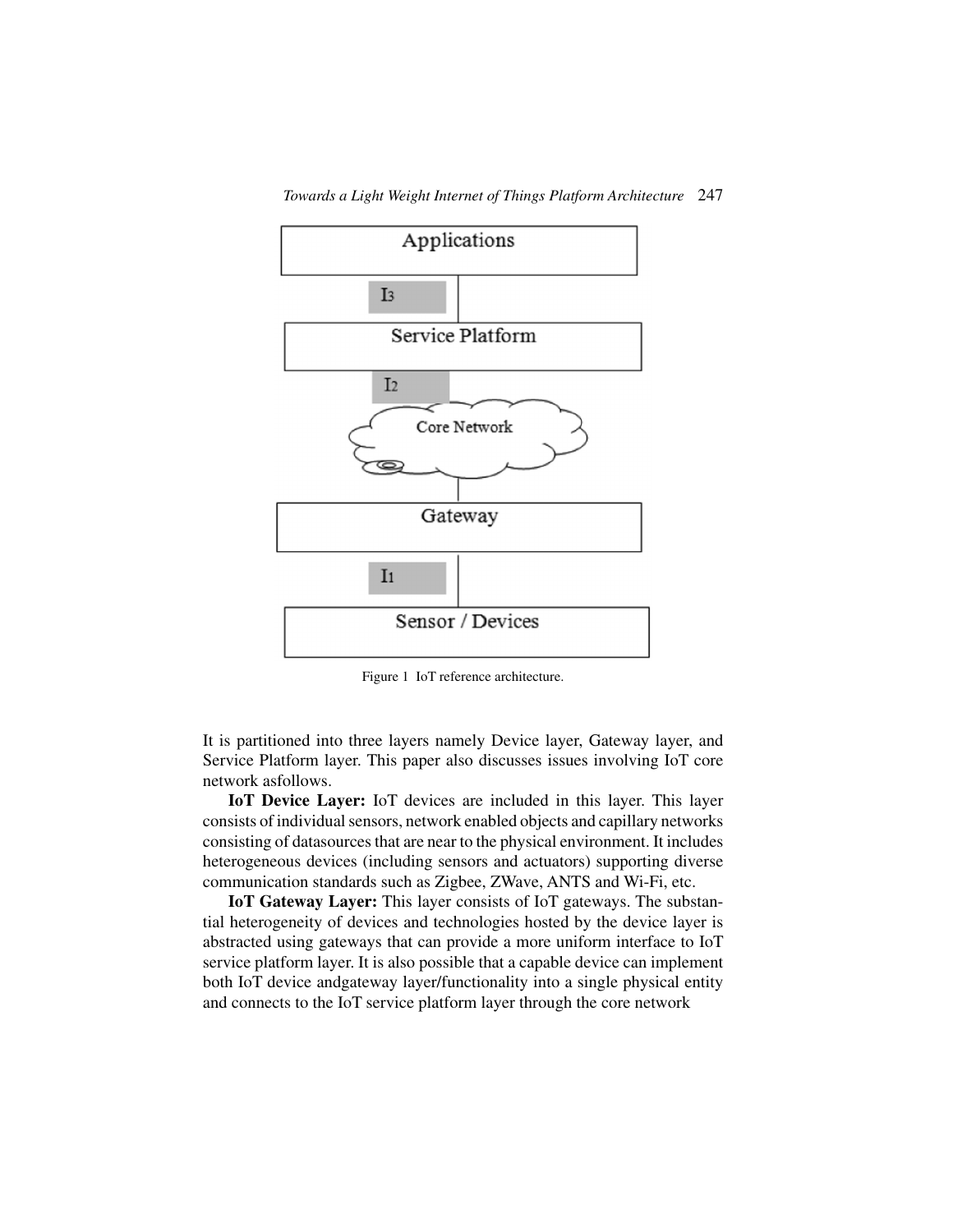**IoT Service Platform Layer:** This defines and provides different IoT service abstractions that can be used by multiple applications. There can be a set of platform services from the IoT platform infrastructure. Further the same framework can be extended to application services where some of the reusable application components are available as services.

**IoT Core Network:**The physical entities involved in the above three layers need suitable communication infrastructure for information exchange. While the device layer addresses this requirement using various legacy technologies which are outof scope for this paper, the gateway layer and service platform layer are expected to be connected over an IoT Core / Backbone network. The IoT Coreis envisaged to be predominantly an IP based network and that is in line with the vision of IoT. This IP connectivity could be supported over multitudes oftelecommunication infrastructures such as DSL, Cellular networks (2G, 3G, 4G) etc.

## **4.3 Interface Reference Points**

Further to the identification of major domains we identify three reference points at the interfaces of these layers. They are

- I1: Interface from device layer to gateway layer,
- I2: Interface from gateway layer to service platform layer through IoT core network
- I3: Interface from service platform to layer specific vertical applications

Each of these interface points will benefit from a standardized information exchange because of the diversity of devices, manufacturers, serviceproviders, and service consumers involved. Each of these interface points are expected to support a set of specialized capabilities which may form aset of standardized adapters designed for the purpose. These adapters may implement existing protocols or needs new developments or extension based on the requirements gathered from various IoT use cases.

## **5 IoT Security**

For secure communication and authentication between the devices, cryptography is an essential tool. In general, cryptography with PKI is very popular, wherein the certificates containing the public and private keys are issued to the users and users using these keys encrypt and decrypt their data and thus security is enabled. The same scheme is not viable for IoT scenario. The crypto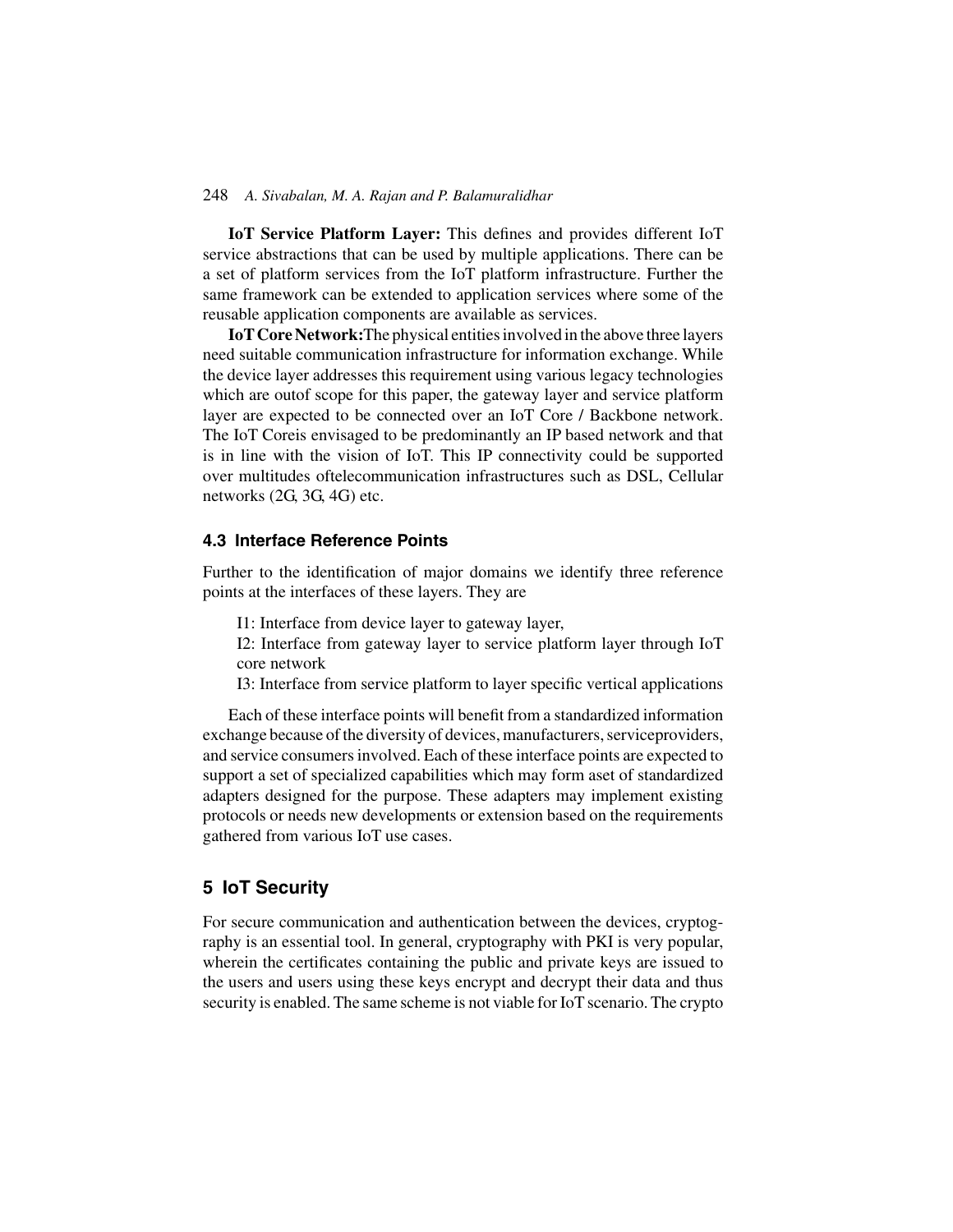system for IoT security has the following requirements. The requirements are broadly classified into two categories to ensure Confidentiality, Integrity and Availability.

- Communication Security.
- Storage Security.

# **5.1 Communication Security**

The communication security deals to handle the security for the IoT communications. It has following requirements:

- Secure Device to Device Communication: Here the cryptographic technique should enable secure IoT communication across I1, I2 and I3 interfaces. The cryptographic technique should be lightweight.
- No Public Key Infrastructure (PKI):Number of devices in IoT is very large, maintaining keys at PKI is not feasible. So cryptographic technique with no PKI is very essential
- Certificate less cryptography: IoT demands less infrastructure for security, hence the requirement here is to design crypto systems with no certificates.
- No Key Exchange: One of goal of IoT is to reduce number of control/communication messages. This is relevant to secure communications also. Since device to device communications in IoT are very prevalent, to minimize the message overheads, crypto system should support no key exchanges.
- Anonymity: In IoT, prominently in the area of disaster management/mission critical operations, to avoid attacks from the intruders, anonymity is required. So it is desirable that crypto system should support security as well as anonymity also.
- Variable security requirement: Handling of heterogeneous devices with differing protocols.
- Group Communication: In IoT, very often the Application (layer 4) requires data from different devices and also need to control them

# **5.2 Storage Security**

IoT is poised to be the largest source of data generator from a wide range of diversified applications. How to store and archive the data at devices, platform, and service providers robustly is a big challenge. Thusdata should be delivered or distributed to the intended users/applications only in a secured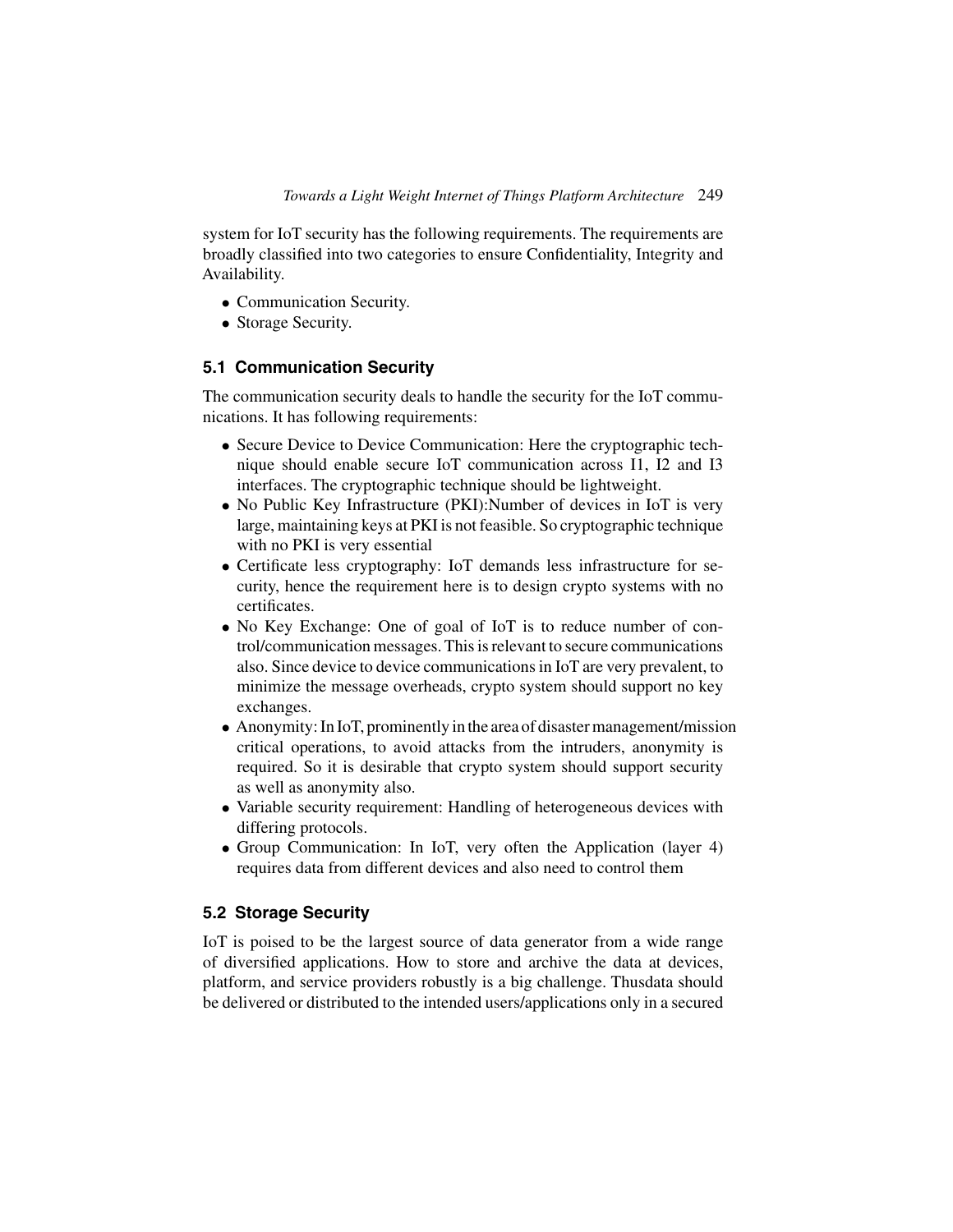and anonymized way to satisfy privacy requirements. Therefore it is desirable to have a lightweight crypto system for secure collection, storage, and archive and distribution of data.

Hence a scalable, lightweight, with no infrastructure, certificate less and no key exchange cryptographic technique is essential for secure IoT communication. Thus using IBE, we can envisage the requirements of the secure communication for IoT.

#### **5.3 Applicability of Identity based Encryption for IoT**

Identity based Encryption (IBE) is a secure certificate-less cryptography scheme, wherein the devices can generate the public key of the other devices by using publicly known identity of the devices such as device's, owner's id, macid, etc. and encrypt the message with this public key and on the other hand the device which receives the encrypted message shall decrypt the message using its' private key (obtained during device registration/bootstrapping in IoT).Key revocation is an issue in IBE that needs to be addressed. The techniques such as Lattice based IBE and Attribute Based IBE schemes to enable key revocation.

There are a few IBE based standards which are still evolving. IEEE has a draft standard on IBE cryptography IEEE P1363, which is very generic and not specific to IoT/M2M communication.

For M2M and IoT, the existing schemes proposed by EuropeanTelecommunications Standards Institute (ETSI) based on IBE are through key exchange algorithms (Diffie–Hellman algorithm) and authentication using IBAKE algorithm and uses Weil paring in cryptography. The proposal made in the Working Group (WG) is to use IBE cryptographic schemes with or without key exchanges along with anonymity, authentication and signature schemes.

# **6 Going Forward**

Elaboration of the interfaces specified in the GISFI IoT reference architecture that addresses the major requirements of various use-case scenarios is the work in progress in the work group. The specification is oriented towards the specification of a Light Weight IoT/M2M Framework with a focus on the impact use cases relevant to India. It requires the identification of baseline requirements those are categorized into mandatory, desirable, and optional.The inputs for requirements are sourced from various GISFI documents (use case scenarios, framework document), and international standards such as ETSI. This selection need to be guided by the India specific challenges.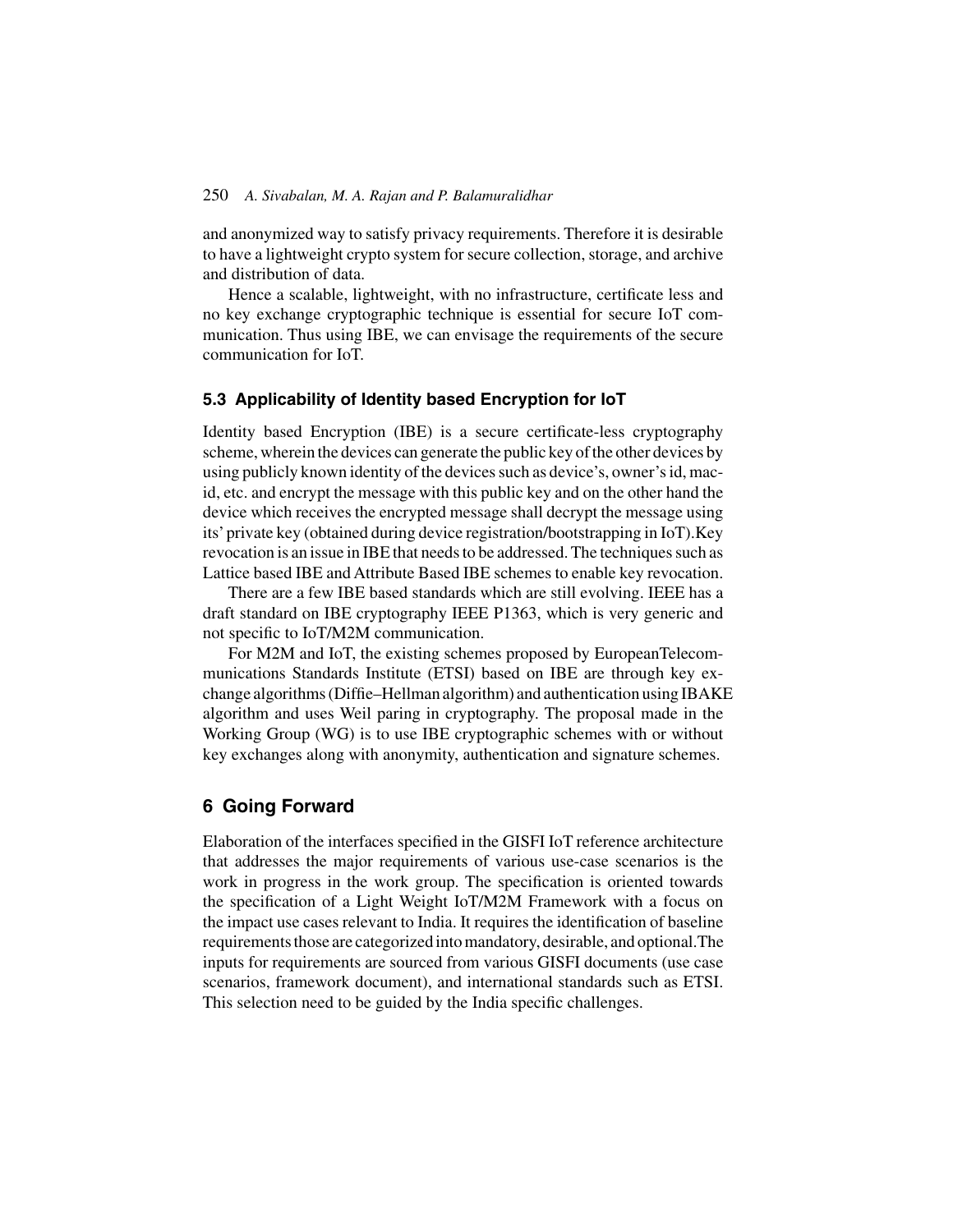## **References**

- [1] GISFI IoT 20110680, "Agriculture Application Requirements", June 2011
- [2] GISFI IoT 201206218, "Internet of Things Reference Architecture", June 2012.
- [3] GISFI IoT 201206221, "Indian relevance to Healthcare Service Delivery mechanism based on Generic IoT Framework", June 2012
- [4] GISFI IoT 201206222, "Healthcare Service Delivery mechanism based on Generic IOT Framework", June 2012.
- [5] GISFI IoT 201206227, "IoT Service Capabilities", June 2012
- [6] GISFI IoT 201206228, "Landslide Detection Use-case", June 2012
- [7] GISFI IoT 201203179, "mHealth Use Cases", March 2012.
- [8] GISFI IoT 201203180, "Food Supply Chain Management (FSCM) Use Cases", March 2012.
- [9] GISFI IoT 201203181, "Surveillance Security System Use cases", March 2012.
- [10] GISFI IoT 20110677, "Privacy Requirements of User Data in Smart Grids", June 2011
- [11] GISFI IoT 20110687, "Frame-work Document for TR on e-Health Use Case", June 2011
- [12] GISFI<sub>-IoT-201209291</sub>, "Smart City Usecase", Sep 2012.
- [13] GISFI<sub>-IoT-201212335</sub>, "Security Requirements and Proposal for IoT", Dec 2012.[13] GISFI Meeting Documents: IoT URL: http://gisfi.org/workinggroups.php?wg=IOT [Last accessed: 12th August, 2013]

# **Biographies**



**SivabalanA**is working as a Manager – Research in NEC Mobile network Excellence Centre(NMEC), at NEC India Pvt Ltd, Chennai India. He has 13 years of experience in Industrial and academic research. Prior to NEC, he was the Associate Scientist in Industrial Communication Research Group, INCRC at ABB Global Services and Industries Limited, Bangalore, India. He received Ph.D in Electrical Engineering from Indian Institute of Technology, Kanpur (IITK) and also carried-out Postdoctoral research with Physical and Digital

Realisation Research Group at Applied Technology Research Centre, Motorola India Research Lab, Bangalore India. He has around 30 Journals and International Conferences publications.His current role includes representing NEC in Global ICT Standards forum of India (GISFI). He research interest includes Free space Optical Communication, 802.xx Physical Layer, Device communication and Integration.